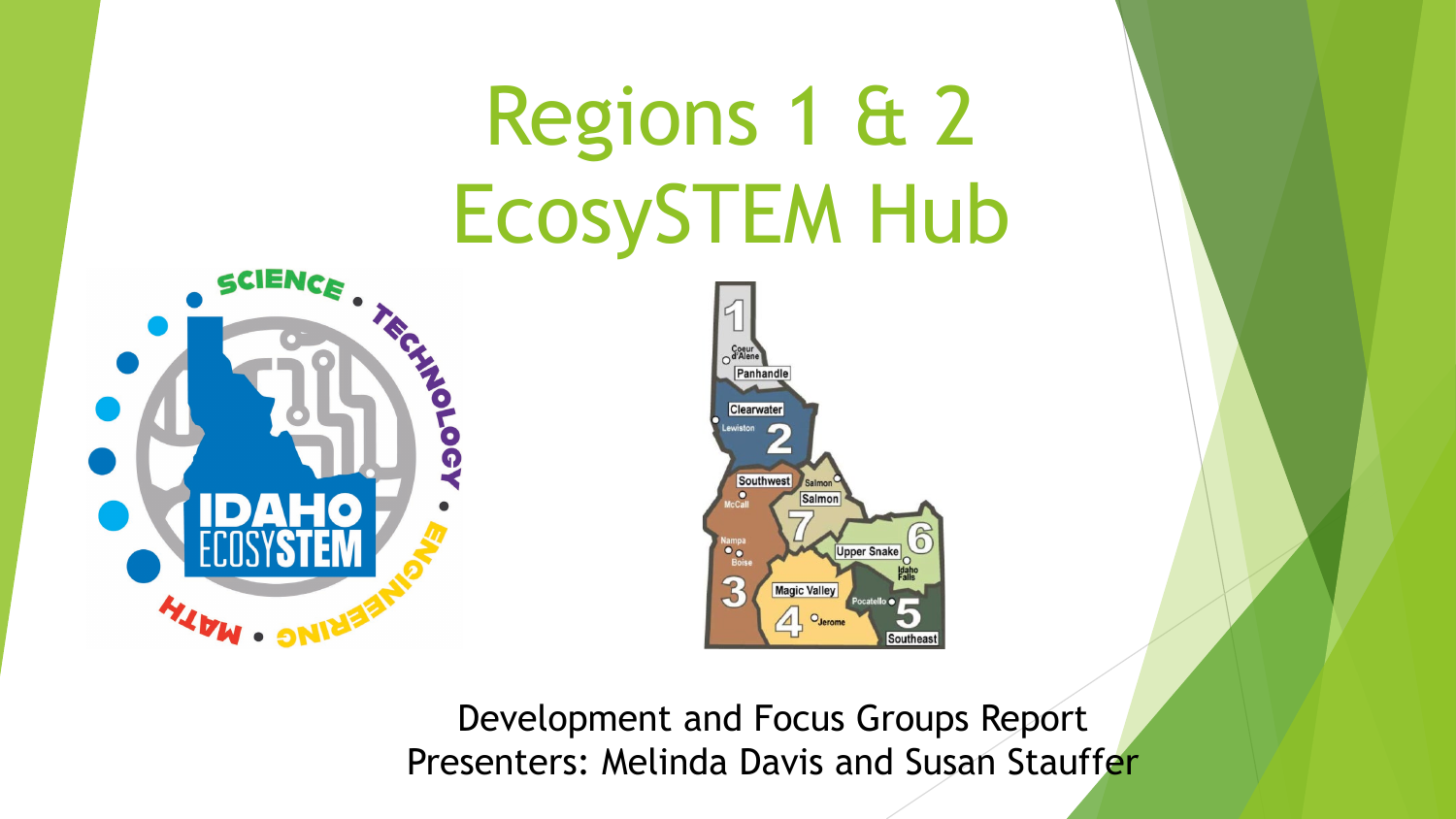## GREAT TEAMWORK!!!

- **► Both regions**
- Various sectors
- Nez Perce and Coeur d'Alene Tribes

Barb Mueller and staff, Gizmo in Coeur d'Alene \* Bob Quant, NIC Comp Science \* Steve Beyerlein, UI Engr \* Rachel Jameton, Teaching and Learning Center LCSC \* Christine Frei, Clearwater Economic Development Association \* Kay Seven, Nez Perce Tribe \* Ciarra Greene, Northwest Indian College \* John Cassleman, Schweitzer Engr Labs \* Sarah Walters, Science teacher in Riggins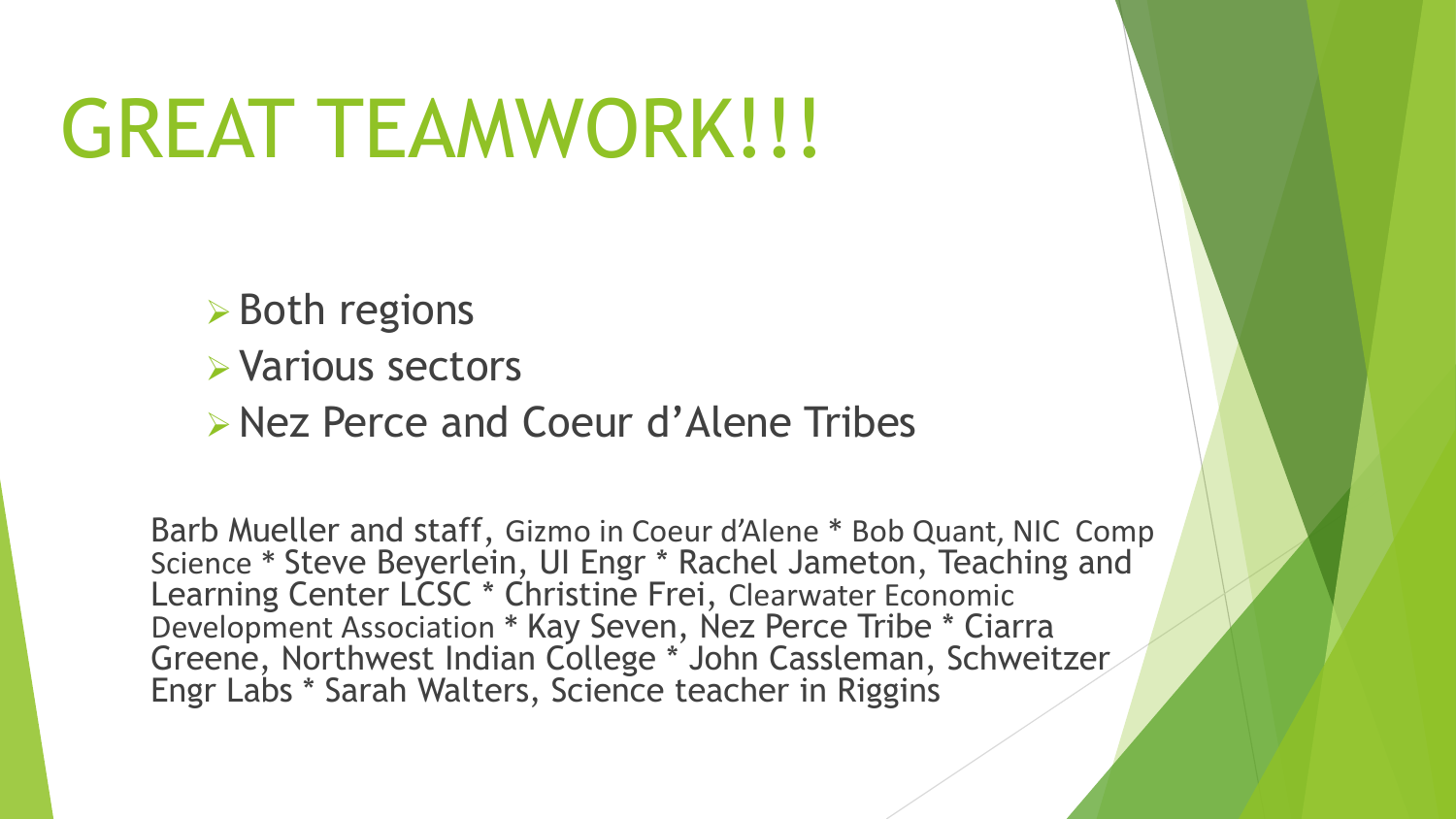### Timeline

**Nov:** Identify partners and capture ideas in Padlet

**Dec:** Committee wrote and Gizmo submitted focus groups proposal to STEM AC

**Jan:** Focus group leaders identified invitees

**Feb-Mar:** Focus groups!

**Apr:** Focus groups summary

**Future:** Possibilities include….

- $\triangleright$  Consider the working groups' goals being presented today
- $\triangleright$  Communicate what is available and desired within our regions
- **EX Continue building our network**
- $\triangleright$  Include student voice
- $\triangleright$  Survey broader sample of partners to further identify resources and needs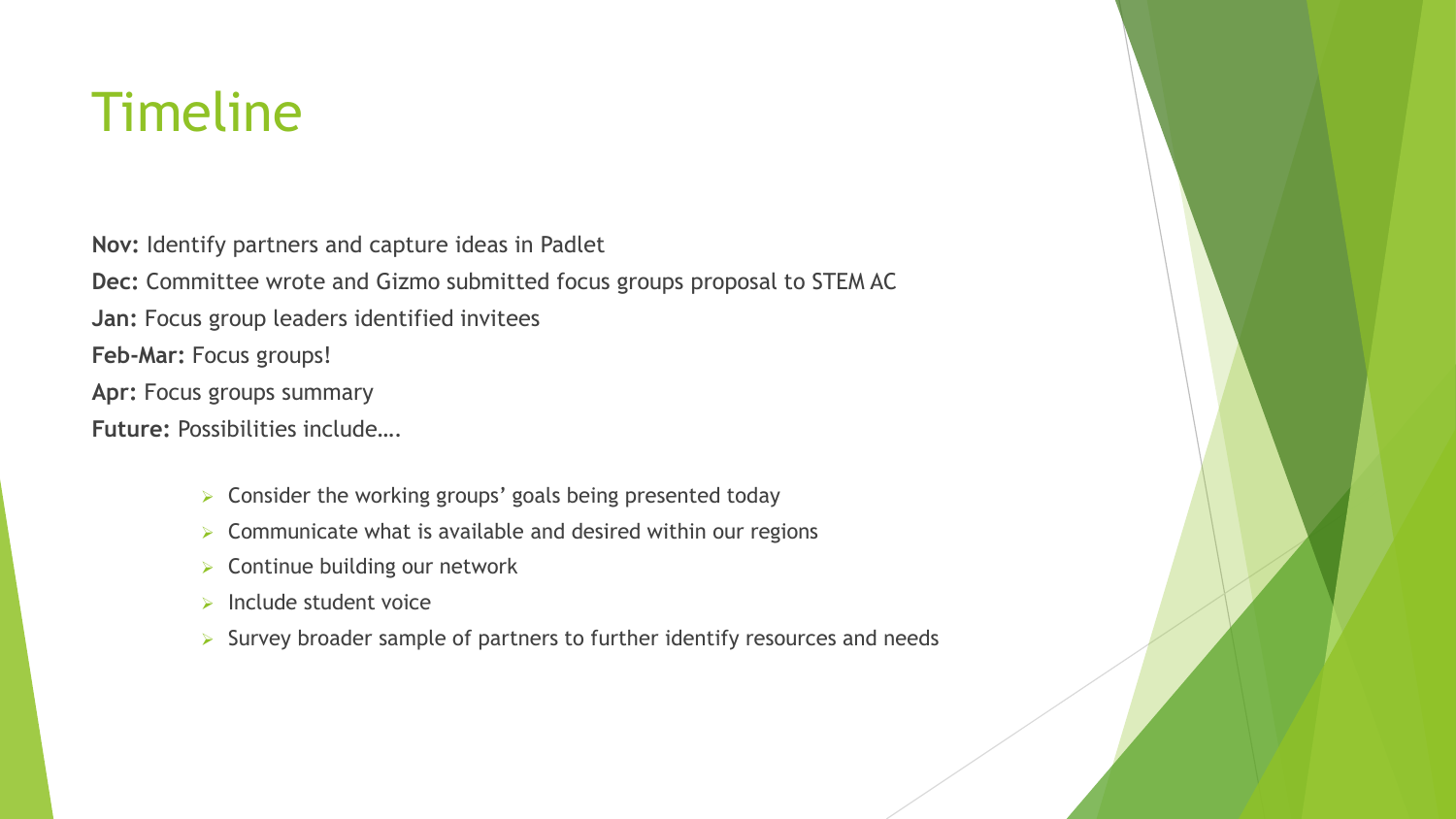#### Goal: Information to guide the hub in setting mission and goals and developing a plan

#### Information Asked

- What programs are out there?
- What are primary reasons for engaging in STEM education?
- ▶ What are the opportunities and resources available to improve STEM education?
- What do you see as the need that a hub can help with?
- $\blacktriangleright$  What are the barriers filling that need?

#### Partner Groups

- $\triangleright$  K-5 Educators
- ▶ 6-12 Educators
- Higher Education
- Business and Industry
- Nonprofit and Community **Organizations**
- Government and Agencies
- **Students**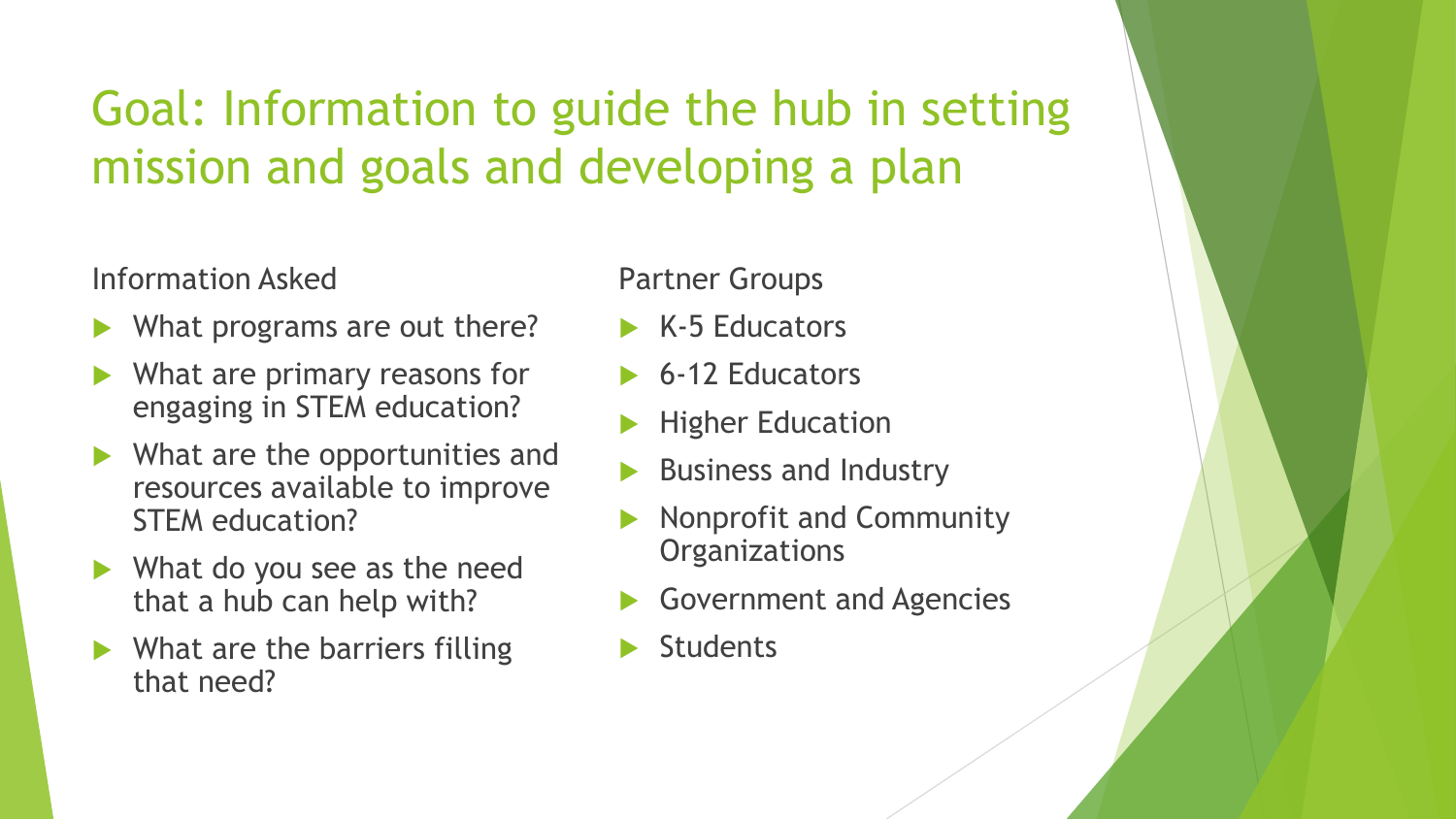#### General Findings

- Participation was good- but didn't always represent both regions or diversity of roles/organizations
- ▶ Common expression of need for awareness of opportunities and/or resources and better communication
- ▶ Opportunity for better synergy between partner groups
- $\blacktriangleright$  Student voice was somewhat limited and is an area where we could dive deeper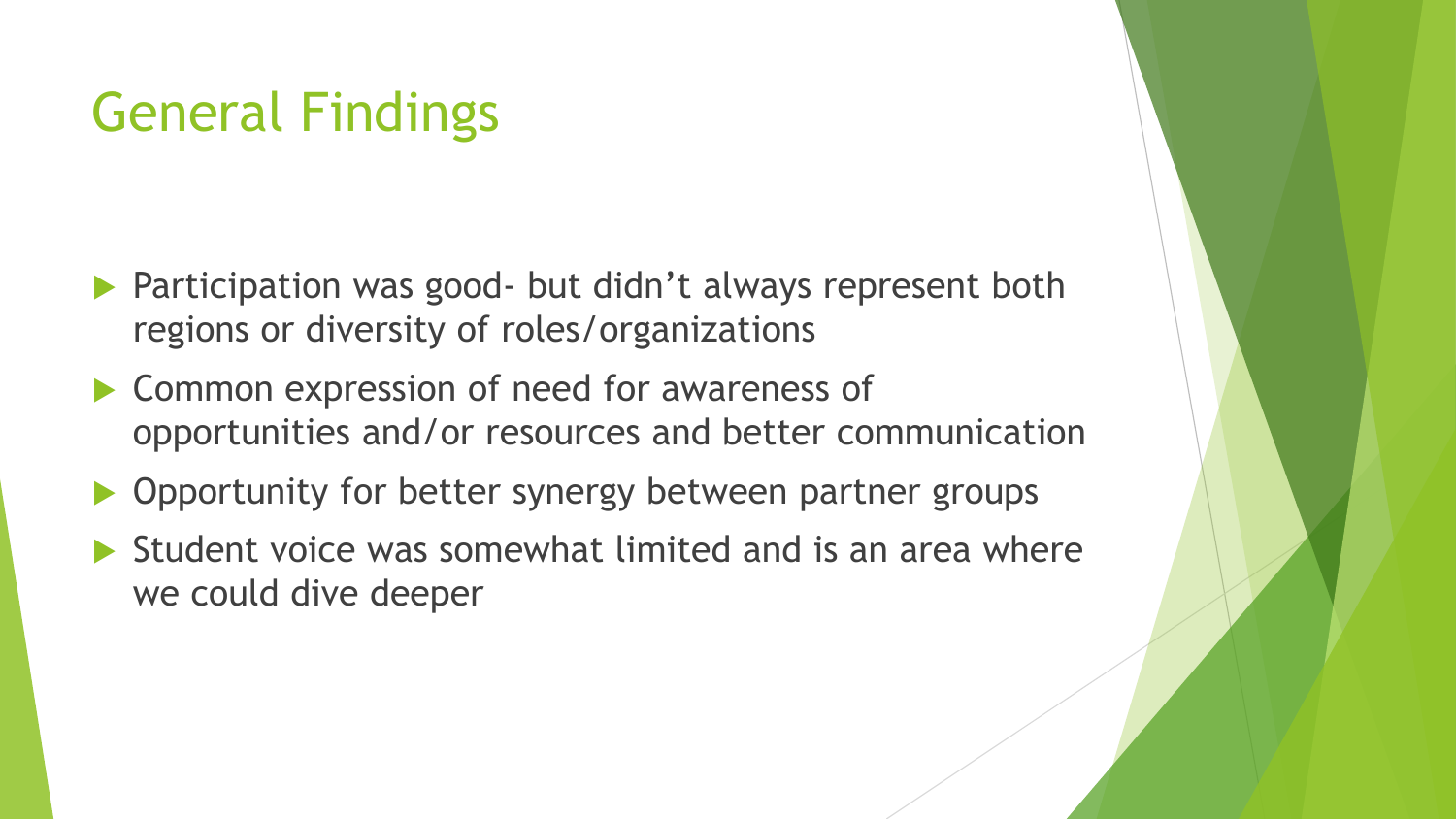#### K-12 Educators

- K-5 utilize outdoors for STEM education- **Goal** to build excitement
- **▶ 6-12 recognize the importance of CTE- Goal to develop** skills that they will need in the future
- **Opportunity-** provide teachers with more fundamental Science training OR with professional expertise from the communities
- **Need** for better awareness of who is out there and what they are doing- **Collaboration**
- **Barrier-** Lack of TIME for both teachers and studentscompeting with other activities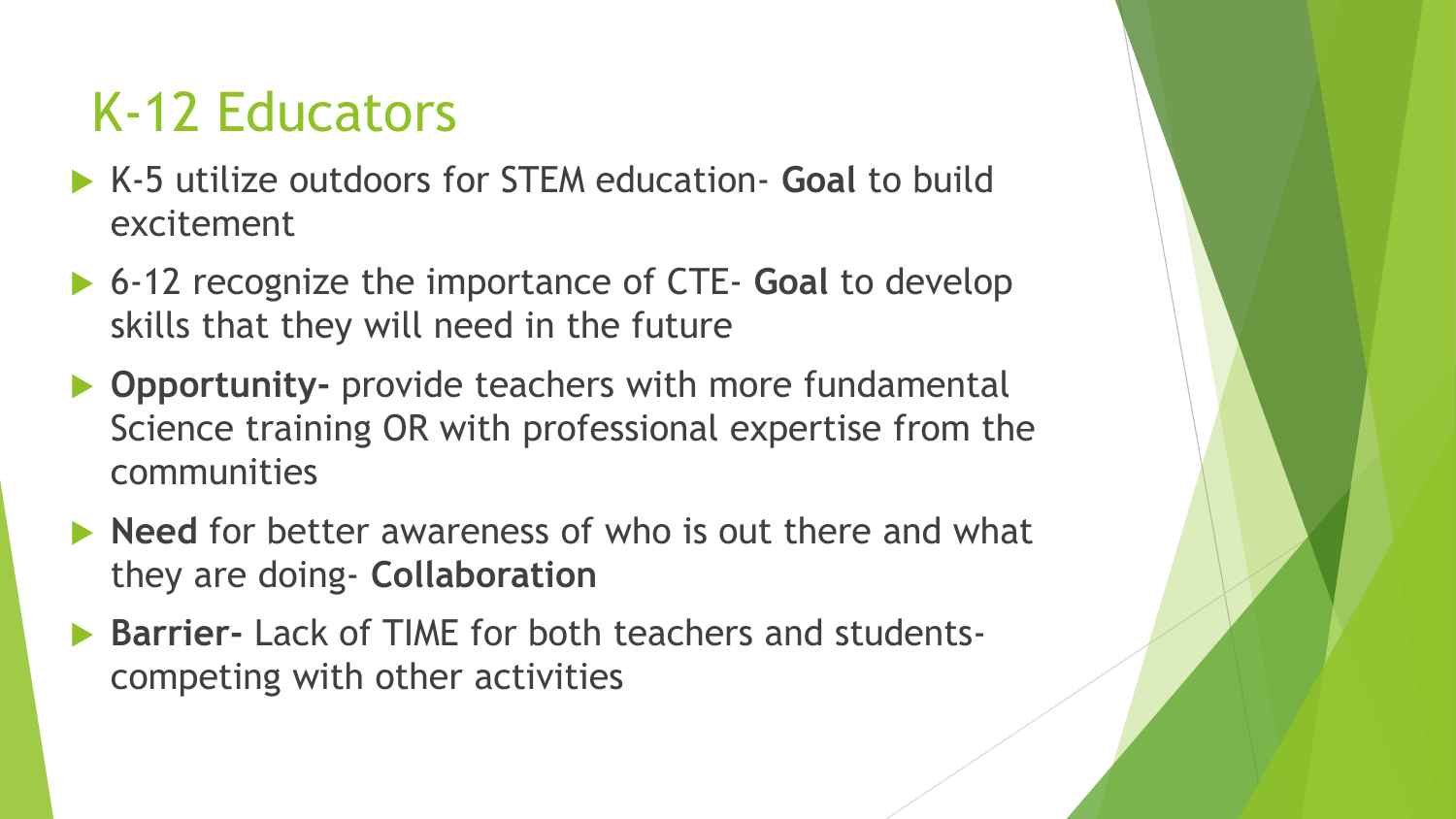#### Higher Education

- **Goal** getting students excited about STEM fields
- **Opportunities** (build relevance)
	- to develop "real world" skills
	- Integrate cultural knowledge
- **Need** for networks- to connect colleges and secondary schools and to connect with real world experts

Get rid of silos

**Barrier**- TIME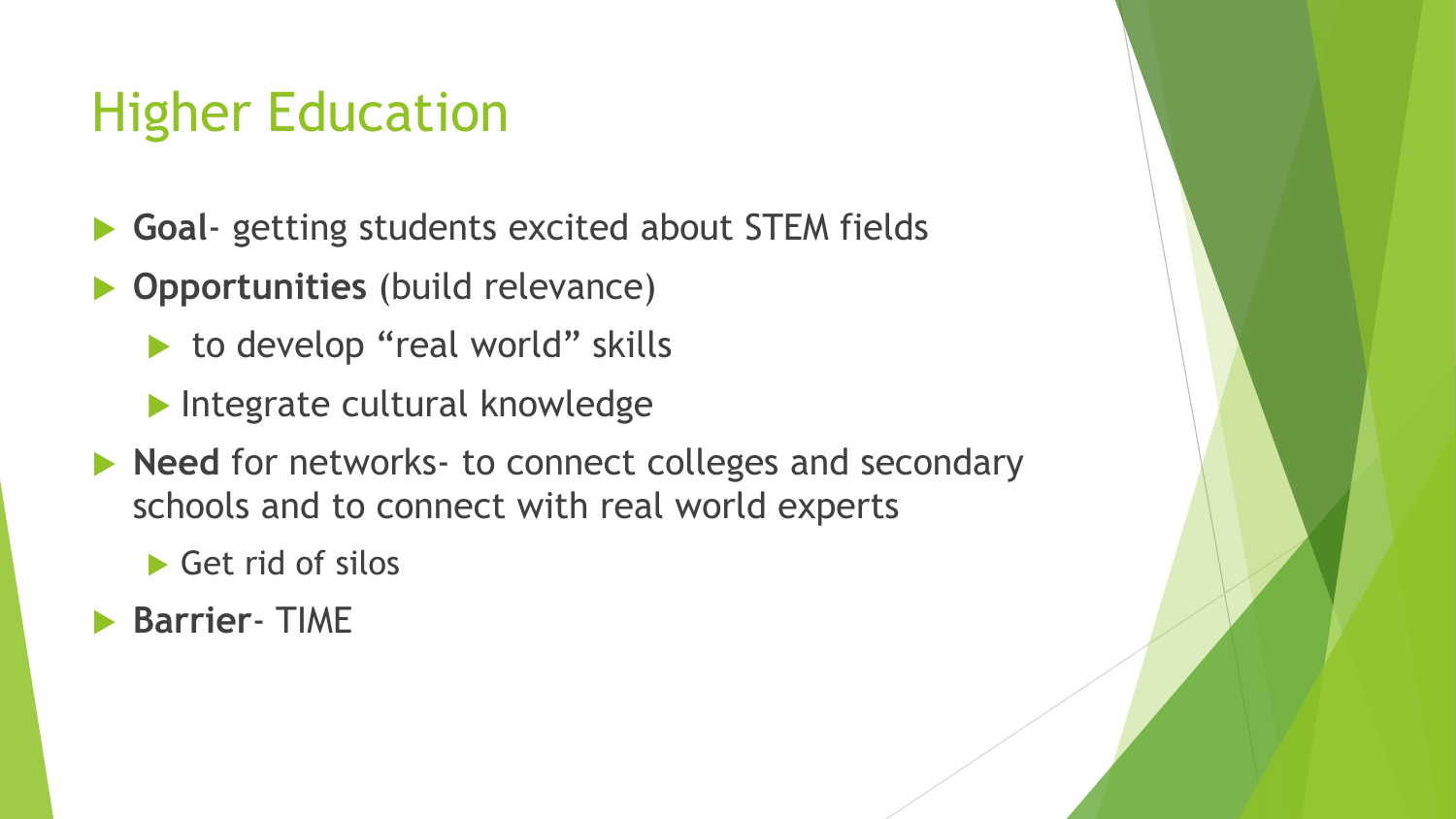#### Business and Industry

- Driven by workforce needs- **Goal** to fill the pipeline
- **Opportunity** raise career awareness
- ▶ Need to provide real experiences/hands-on/lab work (relevance)
- ▶ Barrier- employers don't know about the programs that are available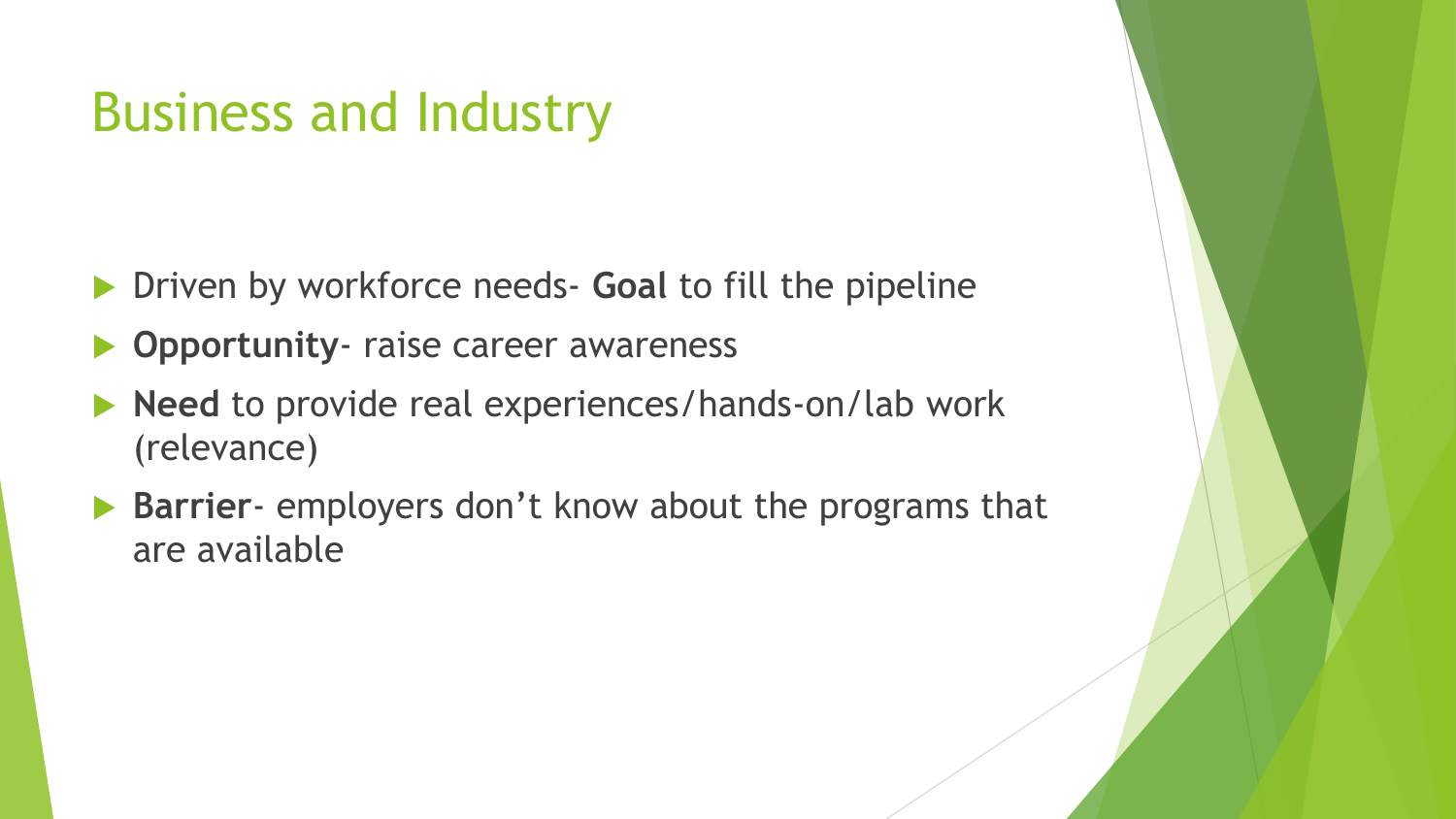## Government and Other Agencies

#### **Goals**

- ▶ Build Awareness of STEM careers
- Build excitement
- **Opportunities**
	- **Make STEM relevant**
	- **Place Based Education**
	- **Increase diversity and inclusion**
- **Need-** Access to STEM expertise and resources for programs
- **Barrier** Difficulty getting partners involved, no awareness of what others are doing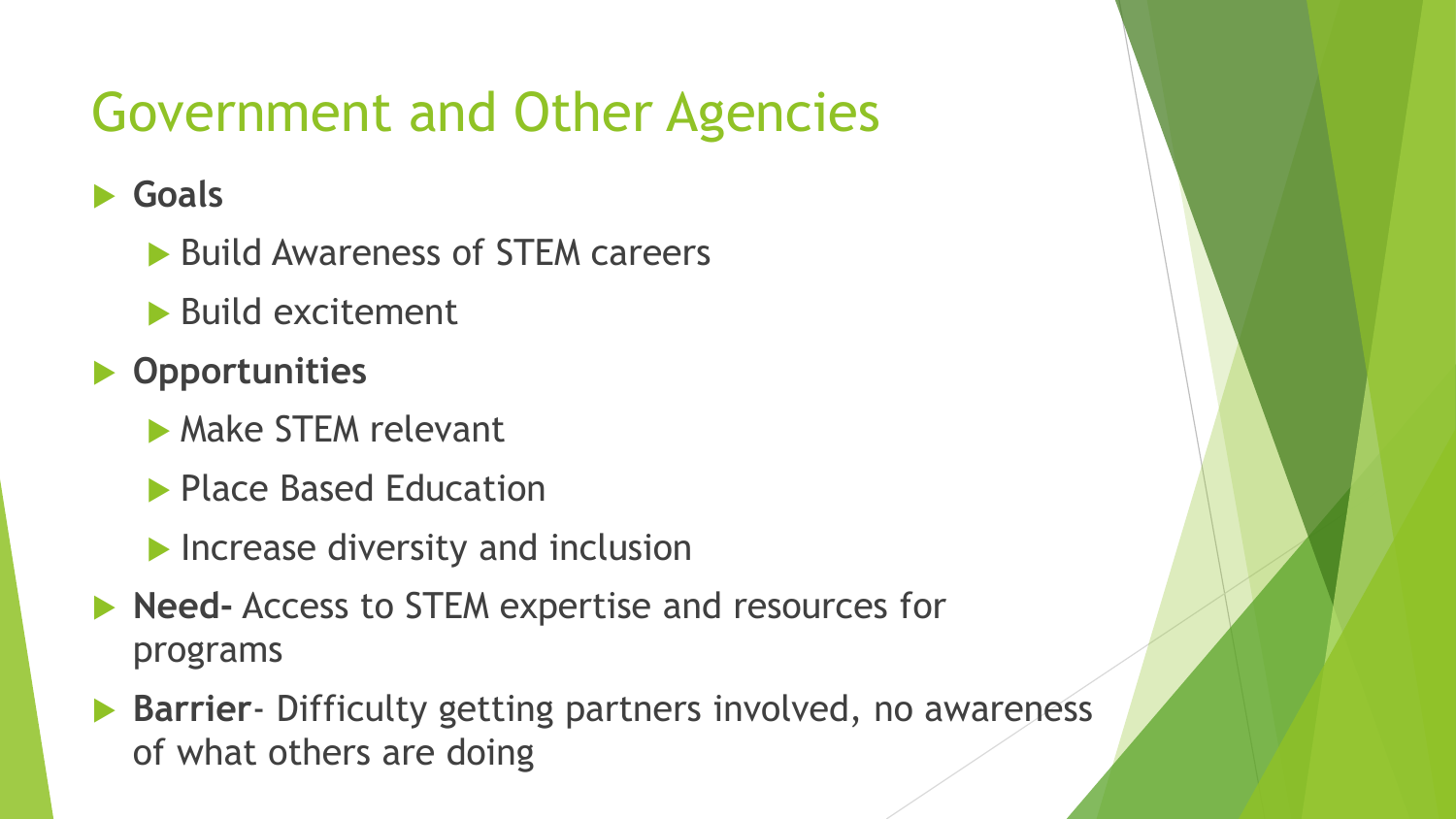#### Nonprofit and Community Organizations

- **Goal** Connect STEM education to career pathways
- **Opportunity-** Coordinate and connect industry and education
- **Need-** Conduit for information and hub for partners to connect
- **Barrier** Time- competing with other activities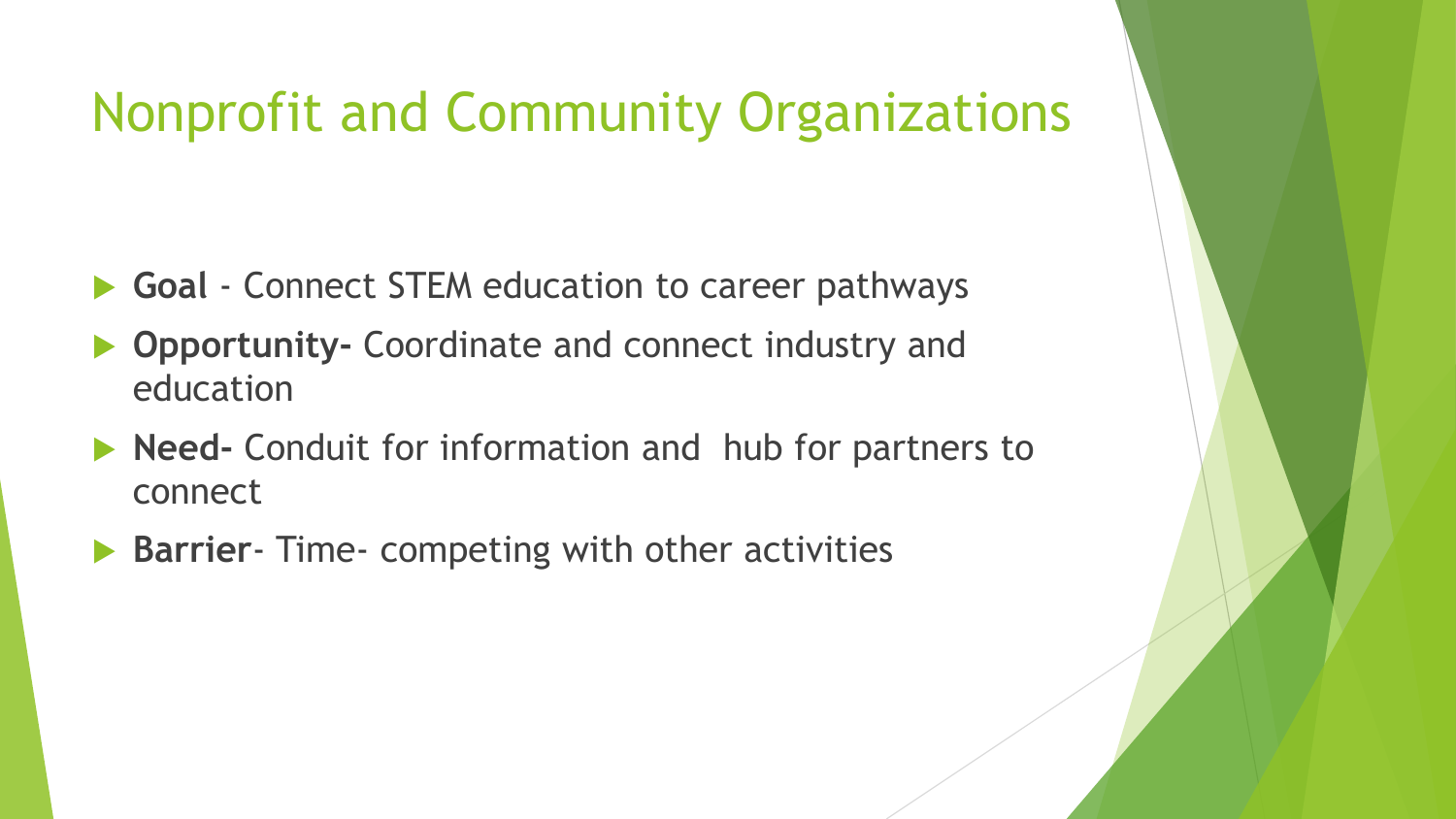### **Students**

- These students had positive STEM experiences
- Both in school and out of school
- Interest began early
- Educators played a huge role in motivating them
- Parents/family were supportive
- They want more hands-on and place based or outdoor opportunities